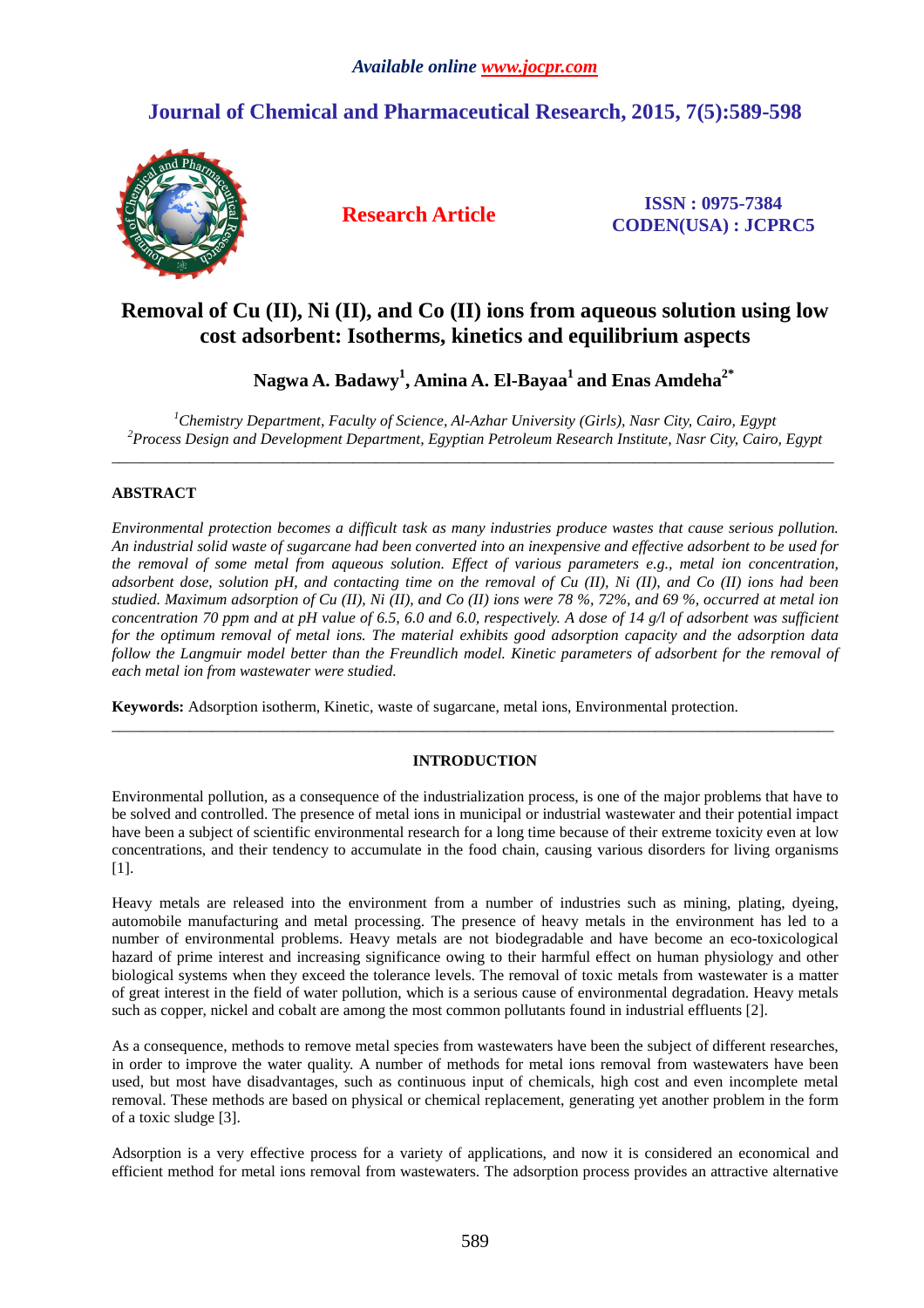treatment, especially if the adsorbent is inexpensive and readily available. Adsorption has been found to be superior to other techniques for water re-use in terms of initial cost, flexibility and simplicity of design, ease of operation and insensitivity to toxic pollutants. Adsorption also does not result in the formation of harmful substance. The need of alternative low-cost sorbents has encouraged the search for new and cheap sorption processes for aqueous effluent treatment, as these materials could reduce significantly the wastewater-treatment cost. With the increase in environmental awareness and governmental policies there has also been an emphasis on the development of new environmentally friendly ways to decontaminate waters using low-cost methods and materials. Several alternative materials from natural sources have been proposed [4].

*\_\_\_\_\_\_\_\_\_\_\_\_\_\_\_\_\_\_\_\_\_\_\_\_\_\_\_\_\_\_\_\_\_\_\_\_\_\_\_\_\_\_\_\_\_\_\_\_\_\_\_\_\_\_\_\_\_\_\_\_\_\_\_\_\_\_\_\_\_\_\_\_\_\_\_\_\_\_*

Agricultural by-products are considered to be low value products, which are arbitrarily discarded or burned, resulting in resource loss and environmental pollution. Utilization of agriculture waste residues for the wastewater treatment at least has the following advantages: 1) there are available abundantly at no or low cost, 2) disposal of the wastes is a serious environmental problem in the area which has extensive agricultural activities. A number of agricultural waste and by-products of cellulosic origin have been studied in the literature for their capacity to remove adsorbate from aqueous solutions,such as fly ash, coal, biosorbents [5], barley husks, sugarcane bagasse, wheat straw [6], corncobs, barley husks, tree ferns [7], wood chips, and corn-cob shreds [8]. Some researchers studied the natural materials including by-products and wastes from agricultural and forest industries. These materials could be assumed as low-cost since they require little processing and are abundant in nature. Also, they can be used either directly or after an activation treatment. Bailey et al. reviewed a wide variety of low-cost sorbents for the removal of heavy metals from wastewaters [3, 9].

An industrial solid waste of sugarcane is the residual cane pulp remaining after the sugar has been extracted. It is basically built by macromolecules with humic and fulvic substances, lignin, cellulose, hemicelluloses and proteins that have adsorptive sites such as carbonyl, carboxylic, amine and hydroxyl groups, able to adsorb the adsorbate by the ion exchange phenomena or by complexation [9]. Egypt generates a lot of the industrial solid waste of sugarcane each year therefore it is important to highlight that the use of agricultural wastes for the treatment of aqueous effluents, primarily as alternative adsorbent materials, may be an advantage, since they remove inert pollutants from the wastewaters and may contribute to minimize the environmental impacts caused by inadequate disposal of these wastes.

This study aimed to assess the capacity of industrial solid waste of sugarcane to remove Cu (II), Ni (II) and Co (II) ions by using the adsorption process. Optimum parameters affecting the adsorption, e.g., adsorbent doses, pH, contact time, initial metal ion concentration was investigated. The experimental results were analyzed in terms of three adsorption isotherm equations: The Langmuir, Freundlich and Dubinin-Radushkevich. A detailed analysis of two kinetic models equations, pseudo-first-order and pseudo-second-order was studied to investigate the removal of Cu (II), Ni (II) and Co (II) ions from wastewater.

# **EXPERIMENTAL SECTION**

# **2.1. Materials**

All chemicals used were of analytical reagent grade. Aqueous metal solutions were prepared by dissolving appropriate quantities of metal chloride salts (Aldrich Chemical Company, USA). Doubly distilled water was used throughout. The adsorption behavior was studied at the solution pH after 48-h period. Stock solutions of 500 ppm metal were prepared by dissolving appropriate amount of  $CuCl<sub>2</sub>2H<sub>2</sub>O$ ,  $CoCl<sub>2</sub>6H<sub>2</sub>O$  and  $NiCl<sub>2</sub>6H<sub>2</sub>O$  in 1000 ml double distilled water. Other concentrations varying between  $20 - 120$  ppm were prepared from stock solution by dilution; all reagents used are Analytical-grade (Aldrich Chemical Company, USA).

# **2.2. Adsorbent and its characterisation**

Low cost adsorbent industrial solid waste of sugarcane (ISWS) is a waste byproduct from sugar industry, were obtained from Abou-Korkas Sugar Factory, El-Minia, Egypt. (ISWS) was used as such without any pretreatment except for sieving of very fine particles. The point zero charge ( $pH_{pze}$ ) of (ISWS) was determined by the solid addition method [10]. The Boehm titration procedure was used to calculate the amount of surface acidic and basic functional groups [10].

# **2.3. Apparatus**

The metal ions concentrations were determined by UV-Visible Spectrophotometer, Perkin Elimer-Iamda spectrophotometer model 201. This is a double-beam digital reading and recording instrument whose wavelength range is 190– 1200 nm, quartz cell of 1.00 and 0.10 cm standard path-length were used for measurements. The pH values of all prepared solutions were measured using pH meter model OP-02/2 (Germany) with a combined electrode reading to +0.05 pH value. Water bath connected with thermostat and 100 ml double jacket cell (UKT-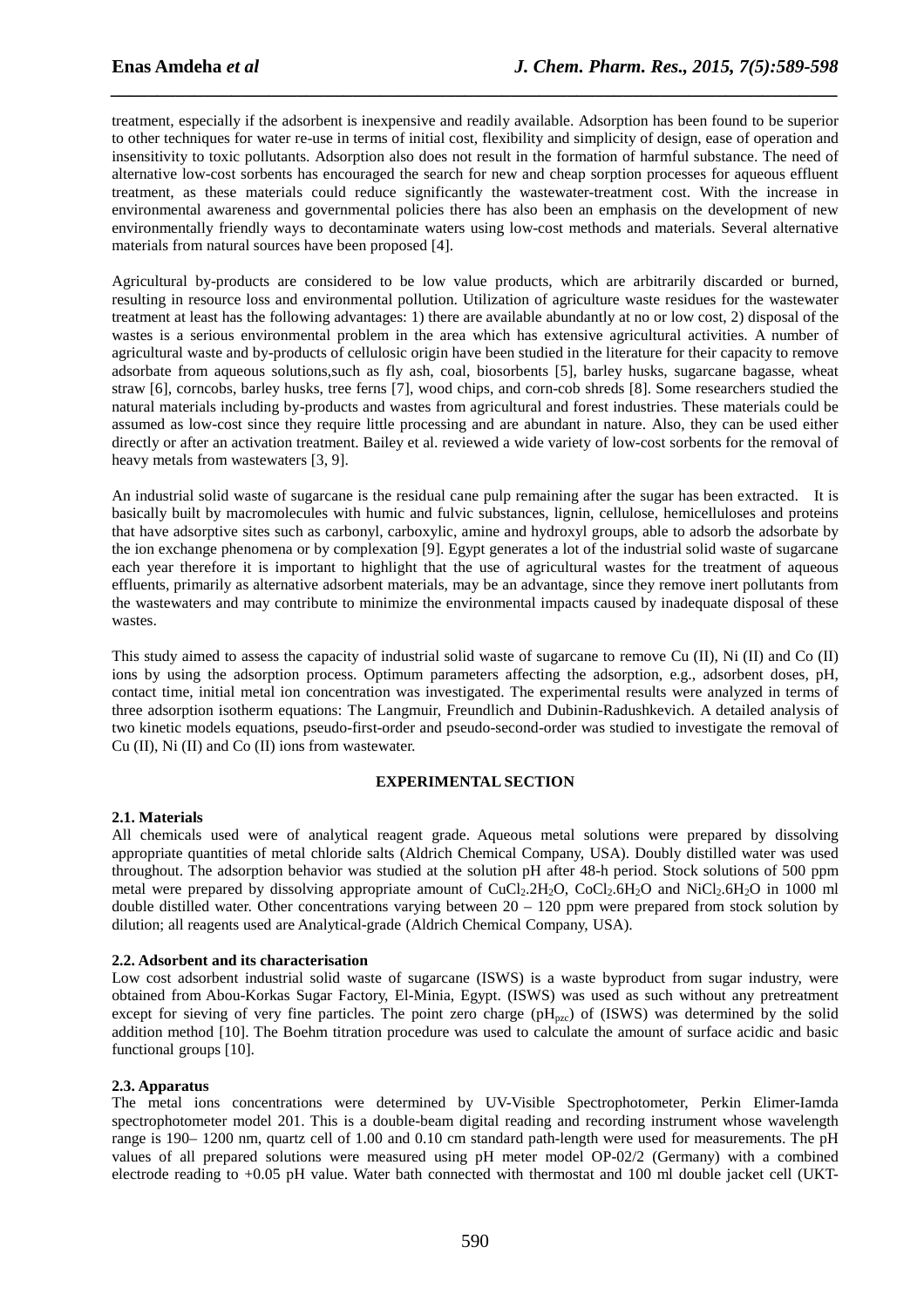Germany).

# **2.4. Batch adsorption studies**

Adsorption experiments were carried out by adding 0.35 g of adsorbent in 25 ml of desired concentration of adsorbate solution to be in contact for 48 h at room temperature. All of the batch experiments were conducted in duplicate and the results are the means. Metal ions concentrations in the supernatant solutions were analyzed using a UV-visible Spectrophotometer. The absorbance was measured at the maximum wavelengths,  $\lambda_{\text{max}} = 777$  nm, 510 nm and 392 nm for Cu (II), Co (II) and Ni (II) ions respectively. The adsorbate solutions were diluted when measurements of the absorbance exceeded the linearity of the calibration curve.

*\_\_\_\_\_\_\_\_\_\_\_\_\_\_\_\_\_\_\_\_\_\_\_\_\_\_\_\_\_\_\_\_\_\_\_\_\_\_\_\_\_\_\_\_\_\_\_\_\_\_\_\_\_\_\_\_\_\_\_\_\_\_\_\_\_\_\_\_\_\_\_\_\_\_\_\_\_\_*

The effects of various parameters were determined during batch experiments. The effect of the pH on adsorption was studied by shaking 0.35 g of the adsorbent in 25 ml of adsorbate solutions for 48 h. A series of [70 ppm] of Cu (II), Co (II) and Ni (II) ions were adjusted to an initial pH range of  $1.5 - 12.0$  by adding dilute HCl or NaOH. To study the effect of contact time, the samples were withdrawn at increasing contact time intervals ranging from 5 min. to 2 h for each metal ion. The kinetics of adsorption was determined. The effect of the adsorbent dosage was investigated by varying the amount of adsorbent from 4 to 20 g/l. Blank runs, with only (ISWS) in 25 ml of double distilled water, were conducted simultaneously at similar conditions to account for any color leached by the (ISWS) and adsorbed by glass containers.

The removal (%) of each metal ion by (ISWS)wascalculated using the following equations: Removal (%) = 100  $(C_0-C_e)/C_0$  (1)

Where  $C_0$  and  $C_e$  are the concentrations of the adsorbate in initial and final solutions, respectively[11].

# **1.5. Equilibrium adsorption isotherm**

The most commonly used isotherm theories have been adopted in this work, namely, the Langmuir, Freundlich and Dubnin–Radushkevich equilibrium isotherm theories.

# **1.5.1.Langmuir isotherm model**

The Langmuir adsorption model is based on the assumption that maximum adsorption corresponds to a saturated monolayer of solute molecules on the adsorbent surface[12]. The Langmuirequation can be described by the linearized form [13]:

$$
C_e/q_e = (1/q_m b) + (C_e/q_m)
$$
\n
$$
(2)
$$

The linear plot of specific sorption  $(C_e/q_e)$  against the equilibrium concentration  $(C_e)$  shows that the adsorption obeys the Langmuir model. The adsorption capacity  $q_m$  and energy of adsorption b were determined from the slope and intercept of the plot.

The essential characteristics of the Langmuir isotherm can be expressed in terms of a dimensionless constant separation factor  $R<sub>L</sub>$  that is given by equation:

$$
R_{L} = 1/(1 + bC_{0})
$$
\n
$$
(3)
$$

 $R<sub>L</sub>$  values between 0 and 1 indicate favorable adsorption of metal ion on resin at the concentration studied.

| $RL$ value      | Nature of adsorption process |
|-----------------|------------------------------|
| $R_{I} > 1$     | Unfavorable                  |
| $R_L = 1$       | Linear                       |
| $0 < R_{I} < 1$ | Favorable                    |
| $R_I = 0$       | Irreversible                 |

# **1.5.2.Freundlich isotherm model**

The Freundlich adsorption isotherm represents the relationship between the amount of metal adsorbed per unitmass of the adsorbent  $q_e$  and the concentration of the metal in solution at equilibrium. The Freundlich adsorption isotherm [13] is:

$$
q_e = K_F C_e^{1/n}
$$
 (4)

The equation can be linearized by taking logarithms to find the parameters  $K_F$  and n: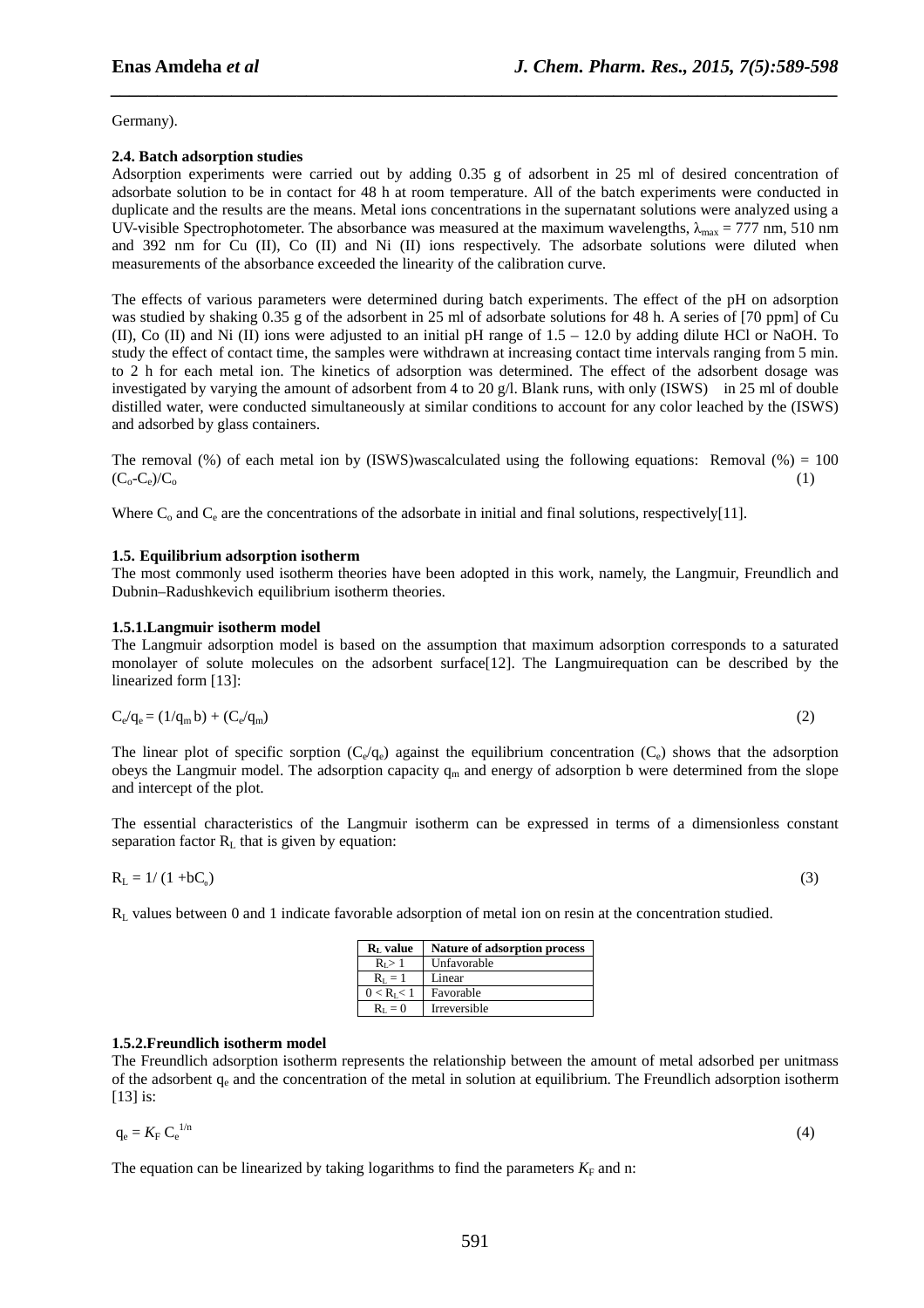$log q_e = log K_F + (1/n) log C_e$ 

The logarithmic plot of the Freundlich expression for the amount of metal ion adsorbed per unit mass of the adsorbent  $(q_e)$  and the concentration of metal ion at equilibrium  $(C_e)$ . The values of  $K_F$  and n were calculated from the slope and intercept of the plot.

*\_\_\_\_\_\_\_\_\_\_\_\_\_\_\_\_\_\_\_\_\_\_\_\_\_\_\_\_\_\_\_\_\_\_\_\_\_\_\_\_\_\_\_\_\_\_\_\_\_\_\_\_\_\_\_\_\_\_\_\_\_\_\_\_\_\_\_\_\_\_\_\_\_\_\_\_\_\_*

## **1.5.3.Dubinin–Radushkevich (D–R) isotherm model**

Langmuir and Freundlich isotherms do not give any idea about adsorption mechanism. D-R isotherm describes adsorption on a single type of uniform pores. In this respect the D-R isotherm is an analogue of Langmuir type but it is more general because it does not assume a homogeneous surface or constant sorption potential [14]. In order to understand the adsorption type, D-R isotherms were obtained. The D-R isotherm which is given with the following equation:

$$
q_e = q_m \exp\left(-\beta \varepsilon^2\right) \tag{6}
$$

And linearized form of the equation is given as:

$$
\ln q_e = \ln q_m - \beta \epsilon^2 \tag{7}
$$

Where ε (Polanyi potential) is:

$$
\varepsilon = RT \ln \left( 1 + (1/C_e) \right) \tag{8}
$$

,  $q_e$  is the amount of solute adsorbed per unit weight of adsorbent (mol/g),  $\beta$  is a constant related to the adsorption energy (mol<sup>2</sup>/kJ<sup>2</sup>) and  $q_s$  is the adsorption capacity (mol/g).

The values of  $q_m$  and  $\beta$  were calculated from the intercept and slope of the ln  $q_e$  versus  $\epsilon^2$  plots.

#### **1.6. Adsorption kinetic models**

## **1.6.1.Pseudo-first order (Lagergren's kinetics):**

Lagergren-first-order equation [15] is the most popular kinetics equation. The form is:

$$
dq_t/dt = k_1(q_e - q_t) \tag{9}
$$

After definite integration by applying the conditions  $q_t = 0$  at  $t = 0$  and  $q_t = q_t$  at  $t = t$ , Eq. (9) becomes the following:

$$
Log (q_e - q_t) = log q_e - (k_1/2.303) t
$$
\n(10)

Where  $q_t$  is the amount of adsorption at time t (min) (mg/g);  $k_1$  the rate constant of the equation (l/min);  $q_e$  is the amount of adsorption at equilibrium (mg/g)  $[16–18]$ . The adsorption rate constant,  $k_1$ , can be determined experimentally by plotting of  $log (q_e - q_t)$  against t.

#### **1.6.2.Pseudo-second order**

The pseudo-second-order model is represented as:

$$
\mathrm{d}q_t/\mathrm{d}t = k_2(q_e - q_t)^2 \tag{11}
$$

where  $k_2$  is the pseudo-second-order rate constant (g/mg min). Integrating Eq. (11) and noting that ( $q_t = 0$ ) at (t = 0), the following equation is obtained:

$$
q_t = tk_2 q_e^2 / (1 + t k_2 q_e)
$$
\n
$$
(12)
$$

The initial sorption rate, h (mg/g min), at  $t\rightarrow 0$  is defined as:

$$
h = k_2 q^2_e \tag{13}
$$

The  $q_e$  is obtained from the slope of the t/ $q_t$  versus t and h is obtained from the intercept. Since  $q_e$  is known from the slope, the  $k_2$  can be determined from the value of h [19].

(5)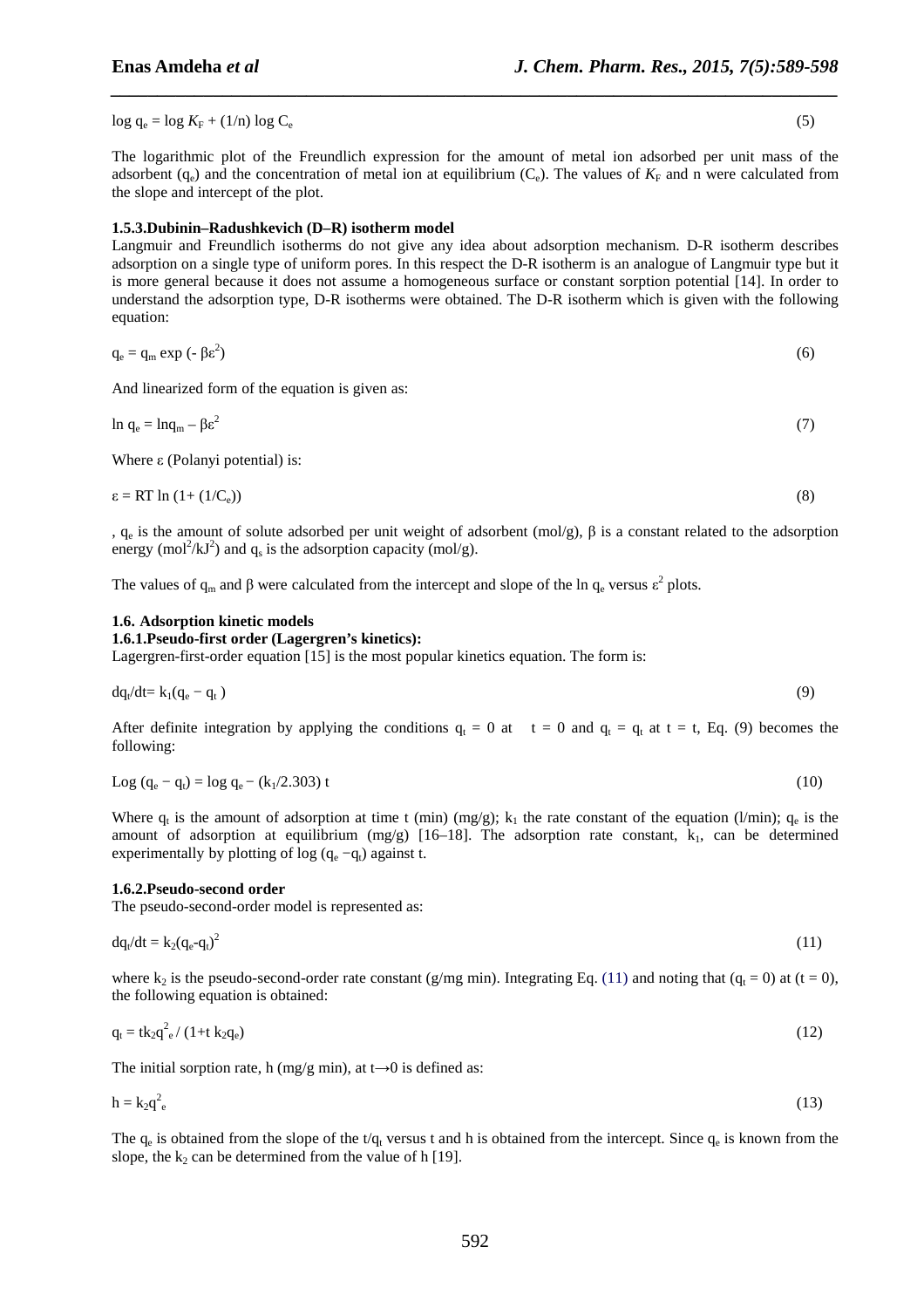#### **RESULTS AND DISCUSSION**

*\_\_\_\_\_\_\_\_\_\_\_\_\_\_\_\_\_\_\_\_\_\_\_\_\_\_\_\_\_\_\_\_\_\_\_\_\_\_\_\_\_\_\_\_\_\_\_\_\_\_\_\_\_\_\_\_\_\_\_\_\_\_\_\_\_\_\_\_\_\_\_\_\_\_\_\_\_\_*

#### **3.1.Adsorbent characterization**

Industrial solid waste of sugarcane (ISWS) consists of cellulose (50%), hemicellulose (27%) and lignin (23%). The presence of these three biological polymers causes adsorbent to be rich in hydroxyl and phenolic groups [20]. The mechanism of adsorption for (ISWS) is linked to the role played by the essential stretching functional groups like Hydroxyl (–OH), Carboxylic acid (–COOH), carbonyl (C=O), C-H, and other aromatic and phenolic groups existing in the sorbents.

## **3.1.1.Determination of the point of zero charge**

It is well known that aqueous phase distribution of solute species is dependent on the pH of the solution. The data on the adsorption of solute species onto the surface of adsorbents at different pH values should give a fairly good idea about the pH range favorable for the adsorption process. The point zero charge of (ISWS) was determined and the results are shown in Fig. (1). Since  $KNO<sub>3</sub>$  solution was used, it is desirable to have a fixed background electrolyte concentration that is high enough to minimize the total salt concentration changes during the titration and no clear effect of KNO<sub>3</sub> was found on the mobility. The  $pH_{pzc}$  values were known by determining the position where the resulting curves cut through the  $pH_0$  axis as shown in Fig. (1). The  $pH_{pzc}$  was found to be 5.25, for (ISWS) sample .This is a convenient index of a surface when the latter becomes either positively charged or negatively charged as a function of pH. When the pH of the aqueous solution is below the  $pH_{pzc}$ , the surface of the adsorbent will become positively charged. Meanwhile, the surface of the adsorbent will become negatively charged when the solution pH is greater than  $pH_{\text{pzc}}$ .



**Fig.(1) Determination of Point Zero Charge (pH<sub>pzc</sub>)of ISWS** 

#### *3.1.2.***Characterization of the surface functional groups**

The Boehm's technique was used to characterize the surface chemical property of the adsorbent. Several assumptions were made before the surface acidity and basicity could however be calculated. It was assumed that acidic group generally, could only be neutralized by NaOH,  $Na_2CO_3$  and NaHCO<sub>3</sub>while all basic groups would be neutralized by HCl.

The properties of the surface functional groups were investigated through the Boehm titration. The titrations results confirmed the presence of  $-OH$  (0.15 mmol/g),  $-COOH$  (0.192 mmol/g), Lactone (0.013 mmol/g), acidity (0.355mmol/g),basicity (0.037mmol/g) functional groups in the lignocelluloses moiety of the adsorbent, and probably these groups are the major binding groups responsible for adsorption.

# **3.2.Determination of optimum conditions**

#### **3.2.1. Effect of initial metal concentration**

The initial metal ion concentration provides an important driving force to overcome all mass transfer resistance of metal between the aqueous and solid phases. The effect of initial metal concentration on removal efficiency of Cu (II), Ni (II) and Co (II) adsorption by (ISWS) was studied by batch adsorption experiments, which were carried out at  $25^{\circ}$ C and adsorbent dose (14g/l), using different initial metal ion concentrations (20 – 120 ppm) at fixed pH. The results are shown in Fig. (2) which indicate that the percentage removal decreases with the increase in initial metal ion concentration. This is because there were no more adsorption sites on the adsorption surface of the adsorbent material  $[21-22]$ . While the initial Cu(II), Ni(II) and Co(II) ion concentration increased from 20 to 120 ppm, the adsorption % decreased from 98% to 49.2%, 96% to 39% and 95% to 35% for Cu(II), Ni(II) and Co(II) respectively.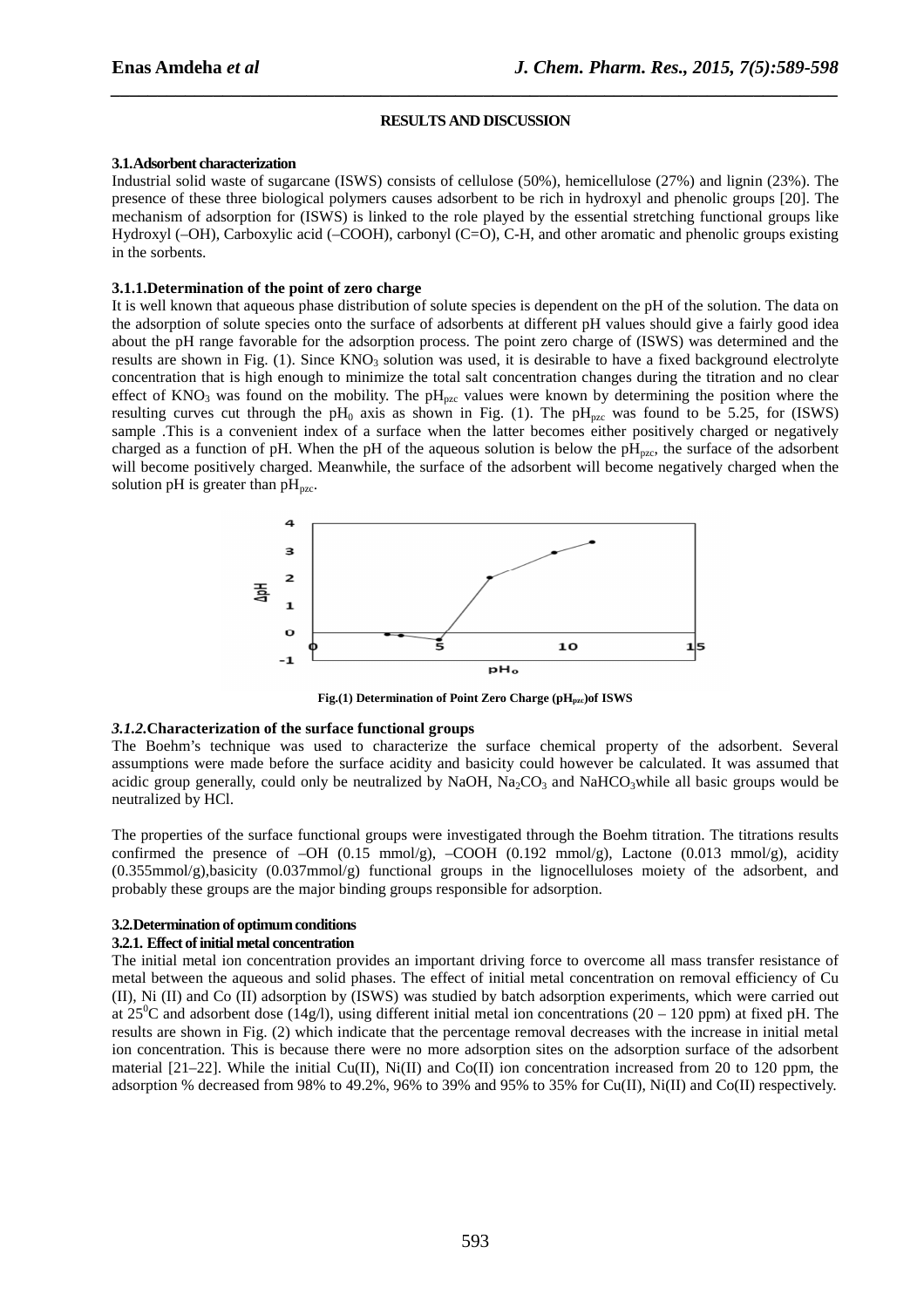

*\_\_\_\_\_\_\_\_\_\_\_\_\_\_\_\_\_\_\_\_\_\_\_\_\_\_\_\_\_\_\_\_\_\_\_\_\_\_\_\_\_\_\_\_\_\_\_\_\_\_\_\_\_\_\_\_\_\_\_\_\_\_\_\_\_\_\_\_\_\_\_\_\_\_\_\_\_\_*

**Fig. (2): Effect of initial Cu (II), Ni (II) and Co (II) ions Conc. on the adsorption (%) by (ISWS) [dose = 14g/l] in aqueous media at 25ºC** 

#### **3.2.2. Effect of adsorbent dose of ISWS on removal efficiency Cu (II), Ni (II) and Co (II)**

The effect of the adsorbent dose on removal of Cu (II), Ni (II) and Co (II) was studied by varying the dose of the adsorbent from 4 to 20 g/l at fixed pH, temperature and adsorbate concentration. The results are presented in Fig. (3). The adsorption increases from 20.14 % to 78 %, 15.29 % to 72 % and 12.43 % to 68.57 % with increase in adsorbent dose from 4 to 14 g/l in case of Cu (II), Ni (II) and Co (II) respectively, and then became almost constant in all cases, indicating that a dose of 14 g/l of adsorbent is sufficient for the optimum removal of copper, nickel and cobalt [23– 24]. An increase in the adsorption with the adsorbent dosage can be attributed to greater surface area and the availability of more adsorption sites. The adsorbent dose of adsorbent material to be used is of great importance, not only to have an efficient removal of the metal ions, but also to project the area required to stock the adsorbent material resulting from the treatment process.



**Fig. (3): Effect of (ISWS) dose on the adsorption (%) of Cu (II), Ni (II) and Co (II) ions [70 ppm] in aqueous media at 25ºC** 

#### **3.2.3. Effect of contact time on removal efficiency of Cu (II), Ni (II) and Co (II)**

The effect of contact time on the removal efficiency of Cu (II), Ni (II) and Co (II) by (ISWS) was studied. The results are shown in Fig. (4) illustrated that the rate of uptake of metal ions was quite rapid; in the first 30 min **.** The removal efficiencywas 38.5 % for Cu (II), 31.0 % for Ni (II) and 34.7 % for Co (II), due to larger surface area available of adsorbent. At equilibrium, 78.0 % of Cu (II) ions, 71.86 % of Ni (II) ions and 68.6 % of Co (II) ions were removed. The curves in Fig. (4)present a double nature, consisting of a linear curve followed by leveling of the curve at equilibrium time beyond which there is no further increase in amount of adsorption. The linear portion of the curve reflects surface layer diffusion and its plateau portion represents pore diffusion [25–26]. Equilibrium was reached for Cu (II), Ni (II) and Co (II) removal within 60, 70 and 80 min, respectively. This is in agreement with the results obtained by Sharma et al. for remediation of chromium rich waters and wastewaters by fly ash [21].

In physical adsorption most of the adsorbate species are adsorbed within a short interval of contact time. However, strong chemical binding of the adsorbate with adsorbent requires a longer contact time for the attainment of equilibrium. Available adsorption studies in literature reveal that the uptake of adsorbate species is fast at the initial stages of the contact period, and thereafter, it becomes slower near the equilibrium. In between those two stages of the uptake, the rate of adsorption is found to be nearly constant. This is obvious from the fact that a large number of vacant surface sites are available for adsorption during the initial stage, and after a lapse of time, the remaining vacant surface sites are difficult to be occupied due to repulsive forces between the solute molecules on the solid and bulk phases [27].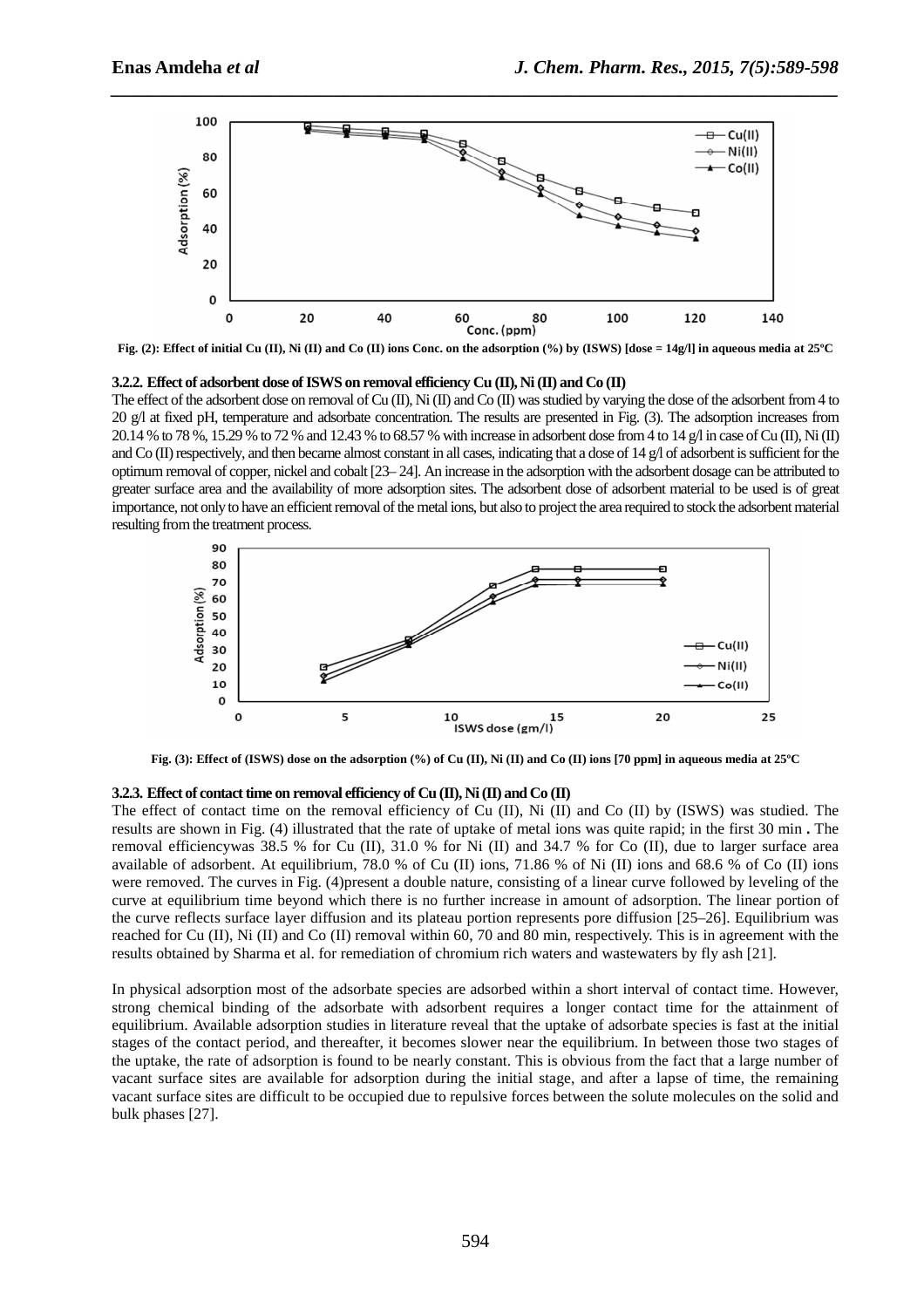

*\_\_\_\_\_\_\_\_\_\_\_\_\_\_\_\_\_\_\_\_\_\_\_\_\_\_\_\_\_\_\_\_\_\_\_\_\_\_\_\_\_\_\_\_\_\_\_\_\_\_\_\_\_\_\_\_\_\_\_\_\_\_\_\_\_\_\_\_\_\_\_\_\_\_\_\_\_\_*

**Fig. (4): Effect of contact time on the removal (%) of Cu (II), Ni (II) and Co (II) ions concentration [70 ppm] by (ISWS) [dose = 14 g/l] in aqueous media at 25ºC** 

#### **3.2.4. Effect of pH on removal efficiency of Cu (II), Ni (II) and Co (II)**

One of the most important factors affecting adsorption of metal ions is acidity of solution. The metal ion adsorption is affected by the pH of the solution thereby changing the surface charge of the adsorbent and metal speciation. Fig. (5)shows the effect of pH on removal of Cu (II), Ni (II) and Co (II) ions by (ISWS).In pH range of  $1.5 - 2.1$ , there is littleor no adsorption and with the increase of pH, the amount of metal ions uptake tended to increase and a sharp increase in removal (%) wasobserved in the pH ranging from 3.0 to 6.0. At about pH 6.0 a plateau wasreached, e.g., there was no significant difference between pH 6.0 and7.0 in the maximum Ni(II) adsorption capacity. These seemed toindicate that the optimum pH value for  $Ni(II)$  adsorption would be around 6.0. This is agreeing with the previously explained in other papers [22]. Maximum removal percentages were 69 % at pH 6.0 for Co (II) and 78 % at pH 6.5 for Cu (II)

The two main factors influencing the variation in adsorption trend at different solution pH for the system under study may be due to the  $pH_{pzc}$  of adsorbent and metal ions speciation in solution as a function of pHs. The  $pH_{pzc}$  of (ISWS) is 5.25 (i.e. the surface charge density at pH 5.25 is zero) and it clearly shows that the surface is carrying positive charge below pH 5.25 and negative charge above pH 5.25. This observation is in line with the experimental data indicating low amount of adsorption below pH 5.25 due to the repulsion of metal ions species by positively charged adsorbent surface, whereas there is substantial increase in the amount of adsorption above pH 5.25 when the surface is negatively charged and metal ions species get easily adsorbed due to inter ionic attractions. At higher pHvalues, especially after 6.8, the amount of adsorption is almost constant or slightly decreaseddue to the formation of  $M(OH)_{2}$ , which tends to precipitateat higher pH values.

The surface of adsorbent generally displays ISWS –OH and ISWS –O surface entities. Thus the mechanism behind the adsorption of M (II) onto (ISWS) can be illustrated by the following expressions:





**Fig. (5): Effect of pH on the removal (%) of Cu (II), Ni (II) and Co (II) ions concentration [70 ppm] by (ISWS) [dose = 14 g/l] in aqueous media at 25ºC**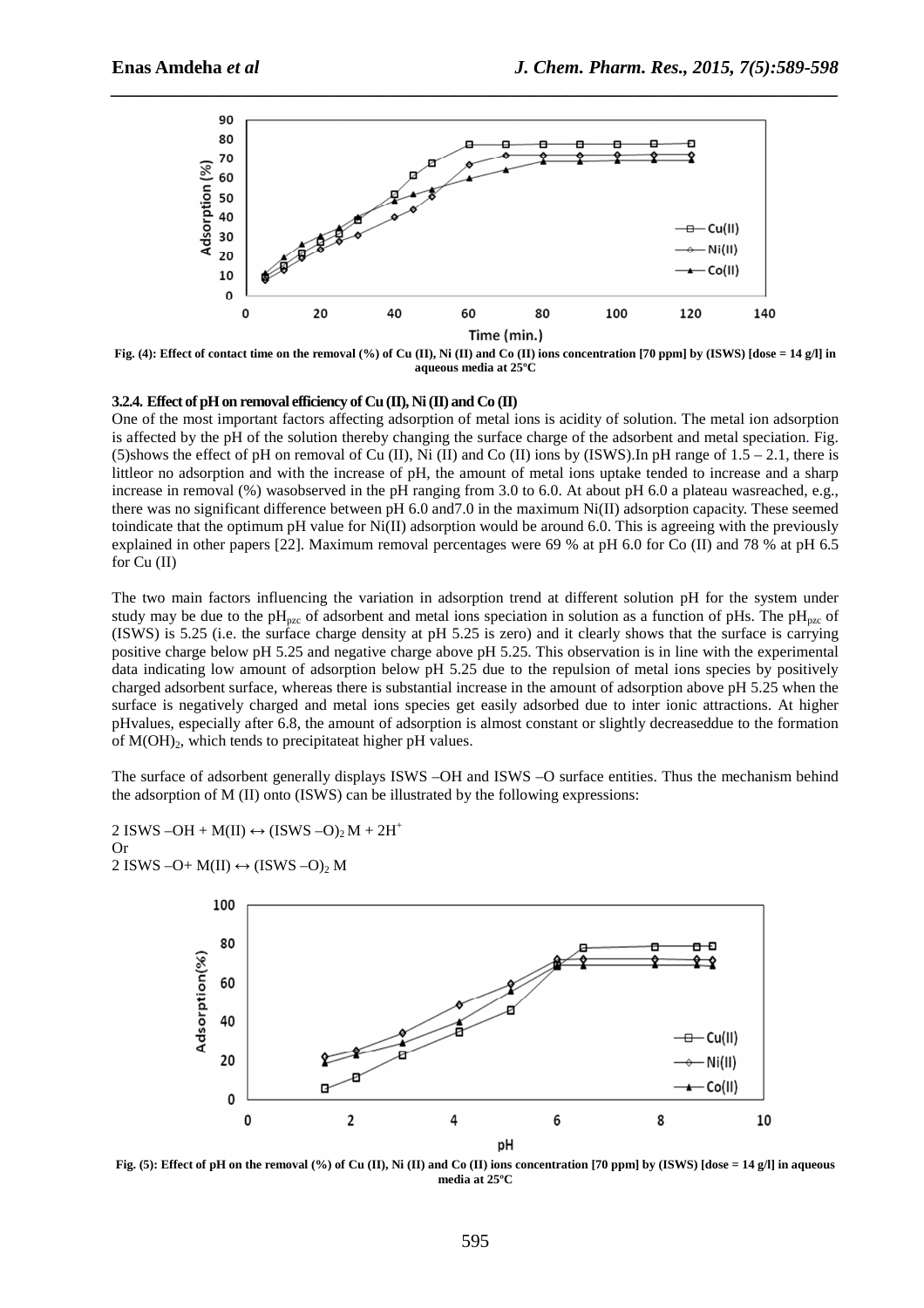The optimum pH for the adsorption of Ni (II) onto (ISWS) was found to be 6.0 and thereby the adsorption mechanism involves the exchange between  $H^+$  on the surface of adsorbent and the Ni (II) in the aqueous phase. This may lead to the formation of an ion exchanged complex and was confirmed by the lowering of pH after the Ni (II) adsorption process [26]. The decreasing affinity of (ISWS) for binding to the Cu (II) and Co (II) metal ions can be arranged based on their uptake values according to the following order:  $Cu(II) > Co(II)$ .

*\_\_\_\_\_\_\_\_\_\_\_\_\_\_\_\_\_\_\_\_\_\_\_\_\_\_\_\_\_\_\_\_\_\_\_\_\_\_\_\_\_\_\_\_\_\_\_\_\_\_\_\_\_\_\_\_\_\_\_\_\_\_\_\_\_\_\_\_\_\_\_\_\_\_\_\_\_\_*

# **3.3.Adsorption Isotherms**

In order to optimize the design of an adsorption system to remove metal ions, it is important to establish the most appropriate correlations for the equilibrium data for each system. Three isotherm models have been tested in the present study; Langmuir, Freundlich and Dubnin models. The applicability of the isotherm equations is compared by judging the correlation coefficient,  $R^2$ .

# **3.3.1.Langmuir model**

The Langmuir adsorption constants evaluated from the equation (2) with correlation coefficients are presented in (Table 1) **.**The shape of the Langmuir isotherm was investigated by the dimensionless constant separation term  $(R<sub>L</sub>)$ to determine high affinity adsorption. In the present study, the values of  $R<sub>L</sub>$  were observed to be in the range 0.0006 – 0.0790, indicating that the adsorption processwere favorable [28].

**Table (1): Langmuir isotherm constants of Cu (II), Ni (II) and Co (II) ions [70 ppm] by (ISWS) [dose = 14 g/l] in aqueous media at 25<sup>º</sup>C** 

| Adsorbate | <b>Regression equations</b> | $q_m(mg/g)$ | $\mathbf b$ (l/mg) | $\mathbf{R}^2$ |
|-----------|-----------------------------|-------------|--------------------|----------------|
| Cu(II)    | $y = 0.2390x + 0.2662$      | 4.180       | 0.899              | 0.999          |
| Ni(II)    | $v = 0.2962x + 0.0197$      | 3.380       | 15.020             | 0.999          |
| Co(II)    | $y = 0.3314x - 0.1561$      | 3.020       | 2.120              | 0.997          |

# **3.3.2.Freundlich model**

The Freundlich adsorption model stipulates that the ratio of solute adsorbed to the solute concentration is a function of the solution. The empirical model was shown to be consistent with an exponential distribution of active centers, characteristic of heterogeneous surfaces. The slope 1/*n*, ranging between 0 and 1, is a measure of adsorption intensity or surface heterogeneity, becoming more heterogeneous as its value gets closer to zero. A value for 1/*n*  below one indicates a normal Freundlich isotherm while 1/*n* above one is an indicative of cooperative adsorption [28]. The values of  $K_F$  and  $1/n$  are determined from the equation (5) with correlation coefficients are presented in (Table 2).

#### **Table (2): Freundlich isotherm constants of Cu (II), Ni (II) and Co (II) ions [70 ppm] adsorption by (ISWS) [dose = 14 g/l] in aqueous media at 25<sup>º</sup>C**

| <b>Adsorbate</b> | <b>Regression equations</b> | 1/n   | n     | $\mathbf{K}_{\mathbf{F}}$ | $\mathbf{R}^2$ |
|------------------|-----------------------------|-------|-------|---------------------------|----------------|
| $Cu$ (II)        | $v = 0.3341x + 0.3211$      | 0.334 | 2.990 | 2.095                     | 0.993          |
| $Ni$ (II)        | $y = 0.6152x + 0.1608$      | 0.615 | 1.630 | 1.448                     | 0.991          |
| $Co$ (II)        | $v = -0.1356x + 0.7224$     | 0.136 | 7.370 | 5.277                     | 0.985          |

# **3.3.3.Dubinin and Radushkevich isotherm**

Another equation used in the analysis of isotherms was proposed by Dubinin and Radushkevich. Calculated Dubinin-Radushkevich constants for the adsorption for Cu  $(II)$ , Ni  $(II)$  and Co  $(II)$  were determined from the equation (6-8) with correlation coefficients are presented in Table (3).

**Table (3): Dubinin isotherm constants of Cu (II), Ni (II) and Co (II) ions [70 ppm] adsorption by (ISWS) [dose = 14 g/l] in aqueous media at 25ºC** 

| Adsorbate | Regression Eq.          | $\mathbf{R}^2$ | $\beta$ (mol <sup>2</sup> /kJ <sup>2</sup> ) | $q_m (mol/g)$ | $\epsilon(kJ/mol)$ |
|-----------|-------------------------|----------------|----------------------------------------------|---------------|--------------------|
| Cu(II)    | $v = -0.3831x + 1.3799$ | 0.992          | 0.383                                        | 3.975         | .142               |
| Ni(II)    | $v = -0.4039x + 1.2674$ | 0.978          | 0.404                                        | 3.552         | .113               |
| Co(II)    | $v = -0.3068x + 1.1945$ | 0.981          | 0.307                                        | 3.302         | .277               |

# **3.4.Adsorption kinetic study**

In order to investigate the adsorption processes of Cu (II), Ni (II) and Co (II) by (ISWS) in aqueous media at different temperatures, pseudo-first-order and pseudo-second-order kinetic models were used.

# **3.4.1.Pseudo-first-order model**

The pseudo-first order rate constant,  $k_1$  and the adsorption capacity,  $q_e$  of Cu (II), Ni (II) and Co (II) ions adsorption on (ISWS)at  $25^0C$ , 40  $^0C$  and  $50^0C$  were evaluated from the equation (10)and presented in Table (4). It can be seen that the adsorption rate of each metal ions increased with increasing temperature. This may be attributed to increase in the rate of pore diffusion.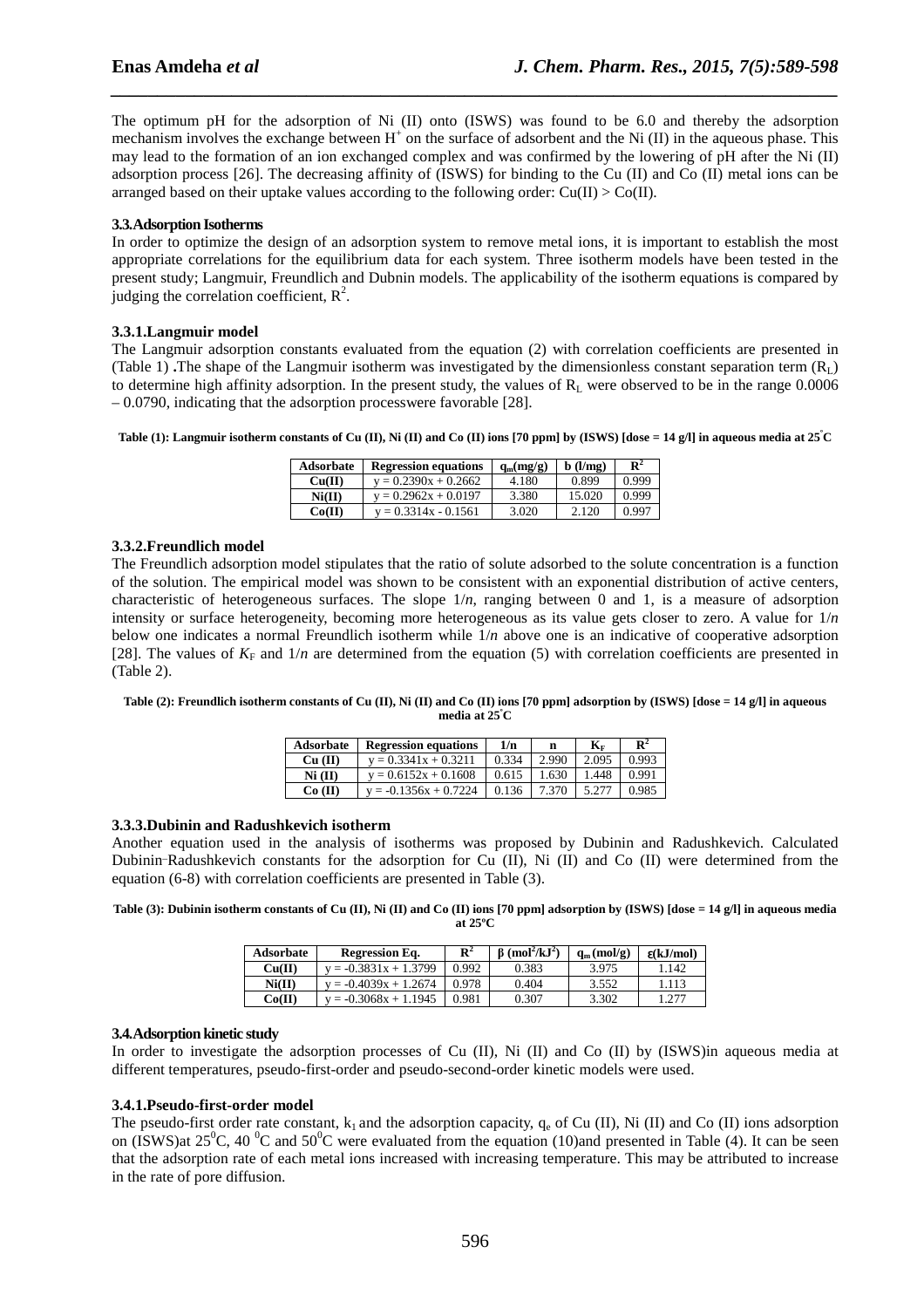**Table (4): The pseudo-first-order equation parameters for Cu (II), Ni (II) and Co (II) ions [70 ppm] adsorbed by (ISWS), in aqueous media at different temperatures** 

*\_\_\_\_\_\_\_\_\_\_\_\_\_\_\_\_\_\_\_\_\_\_\_\_\_\_\_\_\_\_\_\_\_\_\_\_\_\_\_\_\_\_\_\_\_\_\_\_\_\_\_\_\_\_\_\_\_\_\_\_\_\_\_\_\_\_\_\_\_\_\_\_\_\_\_\_\_\_*

| <b>Kinetic parameters</b> | Adsorption capacity, q. |                      |       | pseudo-first-order rate constant, k |        |        | $\mathbf{R}^2$ |                |           |
|---------------------------|-------------------------|----------------------|-------|-------------------------------------|--------|--------|----------------|----------------|-----------|
|                           | $25\,^0$ C              | <sup>o</sup> C<br>40 | 50 °C | $25\,^0$ C                          | 40 ºC  | 50 ºC  | $25\,^0C$      | $40^{\circ}$ C | $50\,^0C$ |
| Cu(II)                    | 3.88                    | 4.00                 | 4.07  | 0.0115                              | 0.0177 | 0.0244 | 0.993          | 0.992          | 0.991     |
| Ni(II)                    | 3.60                    | 3.66                 | 3.76  | 0.0212                              | 0.0210 | 0.0237 | 0.992          | 0.994          | 0.991     |
| Co(II)                    | 3.44                    | 3.54                 | 3.62  | 0.0210                              | 0.0212 | 0.0306 | 0.992          | 0.994          | 0.991     |

#### **3.4.2.Pseudo-second-order model**

The pseudo-second-order,  $k_2$  and the sorption capacity,  $q_e$  of Cu (II), Ni (II) and Co (II) ions adsorption on (ISWS)at25<sup>o</sup>C, 40 <sup>o</sup>C and 50<sup>o</sup>C were evaluated from the equations (12and 13)and presented in Table (5). It can be concluded from Tables (4 and 5) that pseudo-first order equation provides the best correlation coefficient, whereas the pseudo-second order do not give a good fit to the experimental data for the adsorption of Cu (II), Ni (II) and Co (II) ions.

**Table (5): The pseudo-second-order equation parameters for Cu (II), Ni (II) and Co (II) ions [70 ppm] adsorbed by (ISWS), in aqueous media at different temperatures** 

| <b>Kinetic parameters</b>  | Adsorption capacity, q. |                |        | pseudo-second-order rate constant, $k_2$ |           |                | R          |           |           |
|----------------------------|-------------------------|----------------|--------|------------------------------------------|-----------|----------------|------------|-----------|-----------|
|                            | $25\,^0C$               | $40^{\circ}$ C | 50 ºC  | $25\,^0C$                                | $40\,^0C$ | $50^{\circ}$ C | $25\,^0$ C | $40\,^0C$ | $50\,^0C$ |
| $\mathrm{Cu}(\mathrm{II})$ | 7.5760                  | 7.0420         | 9.1160 | 0.0015                                   | 0.0020    | 0.0012         | 0.978      | 0.973     | 0.984     |
| Ni(II)                     | 6.0060                  | 6.7890         | 8.1170 | 0.0021                                   | 0.0016    | 0.0012         | 0.984      | 0.976     | 0.987     |
| Co(II)                     | 5.6180                  | 3.6860         | 4.8500 | 0.0024                                   | 0.0088    | 0.0051         | 0.970      | 0.971     | 0.979     |

# **3.5. Mechanism of metal ion adsorption**

Mechanisms involved in the biosorption process by agro-based biomasses include ion exchange, chelation, precipitation, adsorption by physical forces and ion entrapment in inter and intra-fibrillar capillaries and spaces of the structural lignin and polysaccharide networks as a result of diffusion through cell wall and membrane. Some information about the surface chemistry characterization of the (ISWS functional groups, can be used as evidences in proposing the adsorption mechanism. Also adsorption kinetics and equilibrium can be used to explain the adsorption mechanism.

In this studied chemisorptions controlled mechanism can be postulated as the mechanism governing the adsorption process. It was also possible that metal ions were bound into carboxylate groups in the lignocellulosic structure of (ISWS) by creating ionic forces with carboxylic oxygen atoms. These oxygen atoms exhibited negative charge in their structure as a result of the dissociation of carboxylic groups. The negatively charged oxygen atom in carboxylate anions will coordinate with metal cations, resulting in the formation of metal–carboxylate complexes (COO–M) on the adsorbent surface. These conclusions support the mechanism previously explained in other papersbased on the interaction of metal ions with acidic functional groups in the biomass surface [22, 29].

# **CONCLUSION**

The Boehm titration results confirmed the presence of –OH and –COOH functional groups in the lignocelluloses moiety of the industrial solid waste of sugarcane (ISWS), and probably these groups are the major binding groups responsible for adsorbent adsorption. The  $pH_{pzc}$  was found to be 5.25.

The removal (%) for metals ions under investigation decreases with increasing metal ions concentrations in aqueous solutions. The highest Cu (II), Ni (II) and Co (II) ions removal efficiency was 98%, 96% and 95% respectively, for 20 ppm concentration and (ISWS) dose 14 g/l. The adsorption increases with time and attains equilibrium in 60, 70 and 80 min for Cu (II), Ni (II) and Co (II) respectively, at 25˚C for initial metal ions concentrations of (70 ppm). The maximum adsorption for Cu (II) 78% at pH = 6.5, Ni (II) 72% at pH = 6.0 and Co (II) 69% at pH = 6.0. The material exhibits good adsorption capacity and the adsorption data follow the Langmuir model better than the Freundlich model. The pseudo-first order equation provides the best correlation coefficient.

#### **REFERENCES**

- [1] D Mohan; KP Singh. *Water Res.,***2002**, 36, 2304–2318.
- [2] AA El-Bayaa; NA Badawy; E AbdAlkhalik. *J. Hazard. Mater.,***2009**, 170, 1204–1209.
- [3] EA Oliveira; SF Montanher; AD Andrade; JA Nobrega; MC Rollemberg. *Biochem.,***2005**, 40, 3485–3490.
- [4] GB Adebayo; N Abdus-salam; SA Elelu. *Ilorin J. Sci.,* 2014, 1(1), 28 49.
- [5] S Mondal. *Env. Eng. Sci.*, **2008**, 25(3), 383 396.
- [6] CB Chandran; D Singh; P Nigam. *Applied Biochem. Biotech.,***2002**. 102: 207–212.